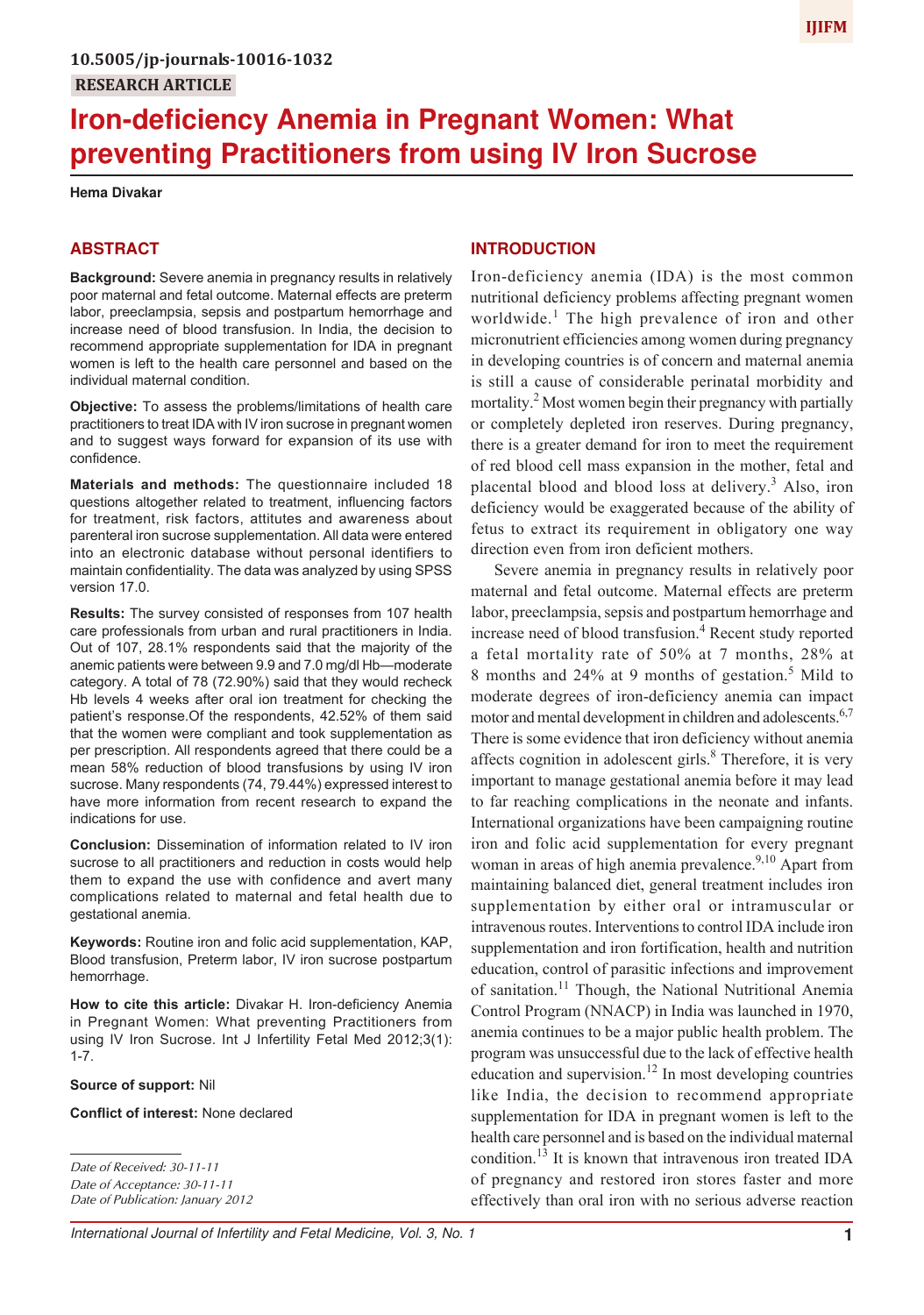$(SAEs)$ .<sup>14</sup> Intravenous iron therapy is safe, convenient more effective than intramuscular iron therapy in treatment of iron-deficiency anemia during pregnancy.<sup>14</sup>

Potentially, given the incidence of moderate and severe IDA in pregnancy, there is scope to treat a larger number of women with IV iron sucrose. This study was aimed to assess the problems/limitations of health care practitioners to treat IDA with IV iron sucrose in pregnant women and to suggest ways forward for expansion.

# **MATERIALS AND METHODS**

An 18 question online survey (www.abcofobg.com) was developed to assess providers' knowledge, practices and attitudes related to understanding and management of IDA. The final sample consisted of 107 respondents. The questionnaire included 18 questions altogether related to treatment, influencing factors for treatment, risk factors and parenteral iron sucrose supplementation. All data were entered into an electronic database without personal identifiers to maintain confidentiality. The data was analyzed by using SPSS version 17.0.

# **RESULTS**

The survey consisted of responses from 107 health care professionals from urban and rural practitioners in India.

# **Prevalence**

Out of 107, 28.1% respondents said that the majority of the anemic patients were between 9.9 and 7.0 mg/dl Hb—moderate category.

## **Influencing Factors on a Scale of 1 to 5**

Table 1 summarizes the IDA treatment influencing factors on a scale of 1 to 5. Safety was ranked no. 1 by 78 (72.90%) respondents, efficacy no. 2 (65, 60.75%), compliance no. 3 (39, 36.45%), ease of administration no. 4 (38, 35.51%) and cost was ranked no. 5 by 63 (58.88%) respondents.

## **Treatment of Iron-deficiency anemia**

Table 2 summarizes the treatment options of IDA. Overall, 73.54% prescribed oral iron as the first line therapy.

#### **Response to Treatment**

Table 3 summarizes responses in treating of IDA. A total of 78 (72.90%) said that they would recheck Hb levels 4 weeks after oral ion treatment for checking the patient's response. Overall 82 (76.64%) respondents said that the response to oral iron therapy was moderate (>1 to <2 gm/dl increase after 4 and 8 weeks).

| $\frac{9}{6}$<br>Rate each influencing factor for your treatment on<br>$N = 107$<br>a scale of 1 to 5 (1-most important; 5-least important)<br>Ranking 1<br>$\bullet$<br>- Safety<br>78<br>72.90<br>18.69<br>Efficacy<br>20<br>Cost<br>3.74<br>$\overline{4}$<br>$\sqrt{3}$<br>2.80<br>Compliance<br>$\overline{2}$<br>- Ease of administration<br>1.87<br>Ranking 2<br>$\bullet$<br>$-$ Safety<br>15<br>14.02<br>65<br>- Efficacy<br>60.75<br>- Cost<br>8<br>7.48<br>- Compliance<br>14<br>13.08<br>- Ease of administration<br>5<br>4.67<br>• Ranking 3<br>4.67<br>- Safety<br>5<br>10.28<br>- Efficacy<br>11<br>- Cost<br>14.02<br>15<br>36.45<br>39<br>- Compliance<br>- Ease of administration<br>37<br>34.58<br>Ranking 4<br>6.54<br>- Safety<br>$\overline{7}$<br>6<br>5.61<br>Efficacy<br>15.89<br>Cost<br>17<br>- Compliance<br>39<br>36.45<br>$-$ Ease of administration<br>38<br>35.51<br>Ranking 5<br>$\bullet$<br>2<br>- Safety<br>1.87<br>4.67<br>Efficacy<br>5<br>Cost<br>63<br>58.88<br>Compliance<br>12<br>11.21<br>$-$ Ease of administration<br>25<br>23.36 | <b>Table 1:</b> Factors influencing the treatment of iron deficiency anemia with IV sucrose |  |  |
|--------------------------------------------------------------------------------------------------------------------------------------------------------------------------------------------------------------------------------------------------------------------------------------------------------------------------------------------------------------------------------------------------------------------------------------------------------------------------------------------------------------------------------------------------------------------------------------------------------------------------------------------------------------------------------------------------------------------------------------------------------------------------------------------------------------------------------------------------------------------------------------------------------------------------------------------------------------------------------------------------------------------------------------------------------------------------------|---------------------------------------------------------------------------------------------|--|--|
|                                                                                                                                                                                                                                                                                                                                                                                                                                                                                                                                                                                                                                                                                                                                                                                                                                                                                                                                                                                                                                                                                |                                                                                             |  |  |
|                                                                                                                                                                                                                                                                                                                                                                                                                                                                                                                                                                                                                                                                                                                                                                                                                                                                                                                                                                                                                                                                                |                                                                                             |  |  |
|                                                                                                                                                                                                                                                                                                                                                                                                                                                                                                                                                                                                                                                                                                                                                                                                                                                                                                                                                                                                                                                                                |                                                                                             |  |  |
|                                                                                                                                                                                                                                                                                                                                                                                                                                                                                                                                                                                                                                                                                                                                                                                                                                                                                                                                                                                                                                                                                |                                                                                             |  |  |
|                                                                                                                                                                                                                                                                                                                                                                                                                                                                                                                                                                                                                                                                                                                                                                                                                                                                                                                                                                                                                                                                                |                                                                                             |  |  |
|                                                                                                                                                                                                                                                                                                                                                                                                                                                                                                                                                                                                                                                                                                                                                                                                                                                                                                                                                                                                                                                                                |                                                                                             |  |  |
|                                                                                                                                                                                                                                                                                                                                                                                                                                                                                                                                                                                                                                                                                                                                                                                                                                                                                                                                                                                                                                                                                |                                                                                             |  |  |
|                                                                                                                                                                                                                                                                                                                                                                                                                                                                                                                                                                                                                                                                                                                                                                                                                                                                                                                                                                                                                                                                                |                                                                                             |  |  |
|                                                                                                                                                                                                                                                                                                                                                                                                                                                                                                                                                                                                                                                                                                                                                                                                                                                                                                                                                                                                                                                                                |                                                                                             |  |  |
|                                                                                                                                                                                                                                                                                                                                                                                                                                                                                                                                                                                                                                                                                                                                                                                                                                                                                                                                                                                                                                                                                |                                                                                             |  |  |
|                                                                                                                                                                                                                                                                                                                                                                                                                                                                                                                                                                                                                                                                                                                                                                                                                                                                                                                                                                                                                                                                                |                                                                                             |  |  |
|                                                                                                                                                                                                                                                                                                                                                                                                                                                                                                                                                                                                                                                                                                                                                                                                                                                                                                                                                                                                                                                                                |                                                                                             |  |  |
|                                                                                                                                                                                                                                                                                                                                                                                                                                                                                                                                                                                                                                                                                                                                                                                                                                                                                                                                                                                                                                                                                |                                                                                             |  |  |
|                                                                                                                                                                                                                                                                                                                                                                                                                                                                                                                                                                                                                                                                                                                                                                                                                                                                                                                                                                                                                                                                                |                                                                                             |  |  |
|                                                                                                                                                                                                                                                                                                                                                                                                                                                                                                                                                                                                                                                                                                                                                                                                                                                                                                                                                                                                                                                                                |                                                                                             |  |  |
|                                                                                                                                                                                                                                                                                                                                                                                                                                                                                                                                                                                                                                                                                                                                                                                                                                                                                                                                                                                                                                                                                |                                                                                             |  |  |
|                                                                                                                                                                                                                                                                                                                                                                                                                                                                                                                                                                                                                                                                                                                                                                                                                                                                                                                                                                                                                                                                                |                                                                                             |  |  |
|                                                                                                                                                                                                                                                                                                                                                                                                                                                                                                                                                                                                                                                                                                                                                                                                                                                                                                                                                                                                                                                                                |                                                                                             |  |  |
|                                                                                                                                                                                                                                                                                                                                                                                                                                                                                                                                                                                                                                                                                                                                                                                                                                                                                                                                                                                                                                                                                |                                                                                             |  |  |
|                                                                                                                                                                                                                                                                                                                                                                                                                                                                                                                                                                                                                                                                                                                                                                                                                                                                                                                                                                                                                                                                                |                                                                                             |  |  |
|                                                                                                                                                                                                                                                                                                                                                                                                                                                                                                                                                                                                                                                                                                                                                                                                                                                                                                                                                                                                                                                                                |                                                                                             |  |  |
|                                                                                                                                                                                                                                                                                                                                                                                                                                                                                                                                                                                                                                                                                                                                                                                                                                                                                                                                                                                                                                                                                |                                                                                             |  |  |
|                                                                                                                                                                                                                                                                                                                                                                                                                                                                                                                                                                                                                                                                                                                                                                                                                                                                                                                                                                                                                                                                                |                                                                                             |  |  |
|                                                                                                                                                                                                                                                                                                                                                                                                                                                                                                                                                                                                                                                                                                                                                                                                                                                                                                                                                                                                                                                                                |                                                                                             |  |  |
|                                                                                                                                                                                                                                                                                                                                                                                                                                                                                                                                                                                                                                                                                                                                                                                                                                                                                                                                                                                                                                                                                |                                                                                             |  |  |
|                                                                                                                                                                                                                                                                                                                                                                                                                                                                                                                                                                                                                                                                                                                                                                                                                                                                                                                                                                                                                                                                                |                                                                                             |  |  |
|                                                                                                                                                                                                                                                                                                                                                                                                                                                                                                                                                                                                                                                                                                                                                                                                                                                                                                                                                                                                                                                                                |                                                                                             |  |  |
|                                                                                                                                                                                                                                                                                                                                                                                                                                                                                                                                                                                                                                                                                                                                                                                                                                                                                                                                                                                                                                                                                |                                                                                             |  |  |
|                                                                                                                                                                                                                                                                                                                                                                                                                                                                                                                                                                                                                                                                                                                                                                                                                                                                                                                                                                                                                                                                                |                                                                                             |  |  |
|                                                                                                                                                                                                                                                                                                                                                                                                                                                                                                                                                                                                                                                                                                                                                                                                                                                                                                                                                                                                                                                                                |                                                                                             |  |  |
|                                                                                                                                                                                                                                                                                                                                                                                                                                                                                                                                                                                                                                                                                                                                                                                                                                                                                                                                                                                                                                                                                |                                                                                             |  |  |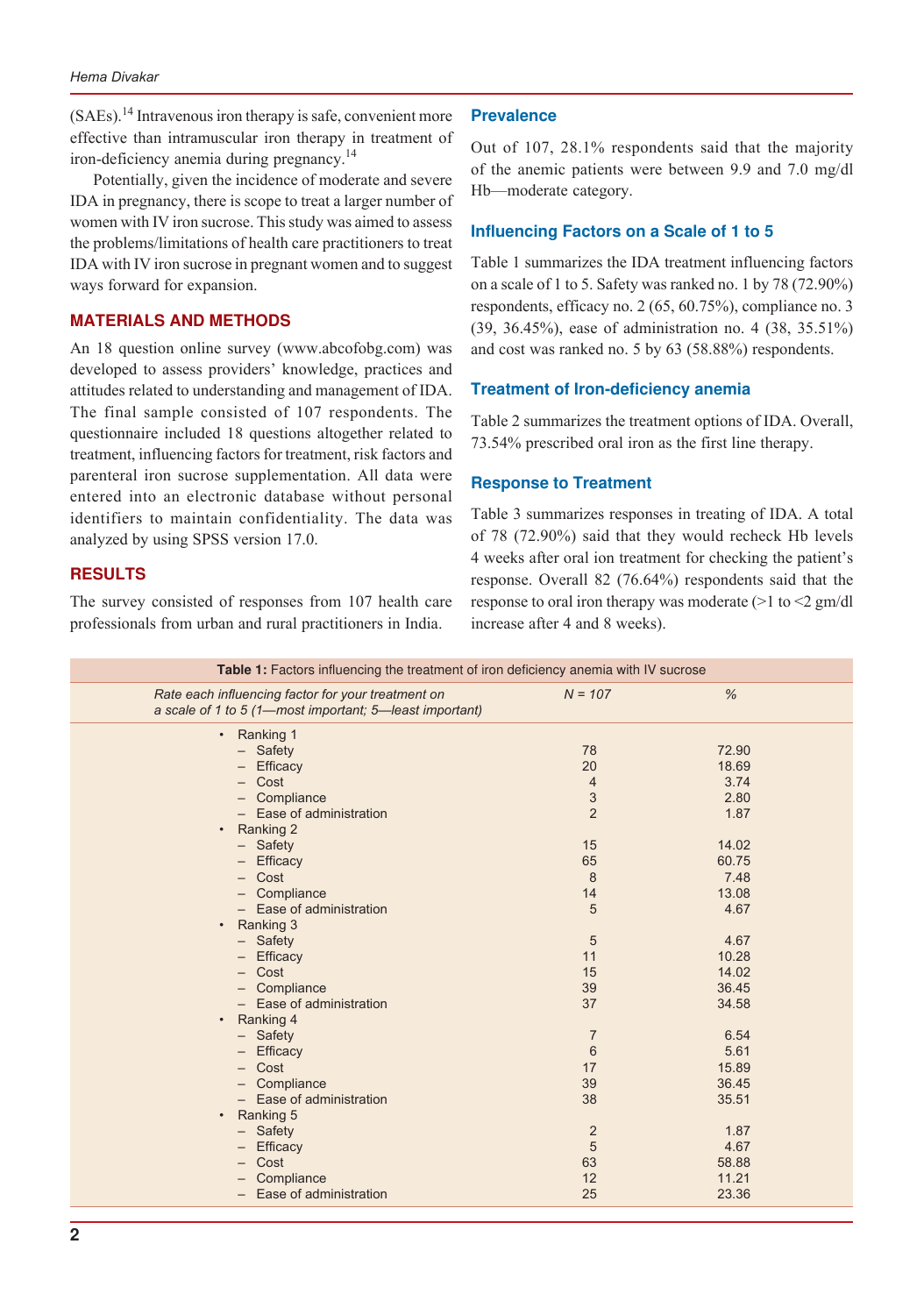# **Compliance and Adverse Reactions**

Of the respondents, 42.52% of them said that the women were compliant and took supplementation as per prescription. The respondents also mentioned that the patients stopped taking oral iron mainly because of gastritis (mean 44.58%), constipation (mean 24.75%), diarrhea (mean 16.11%).

Overall, 63.55% (Table 3) respondents agreed that there were adverse reactions (AEs) with oral iron (Fig. 1).

# **Parenteral Iron**

Table 4 summarizes the methodology of parenteral iron supplementation in IDA patients. Many respondents

| Table 2: Practitioners opinion in treating iron deficiency anemia                             |                           |       |  |
|-----------------------------------------------------------------------------------------------|---------------------------|-------|--|
| Treatment of iron-deficiency anemia                                                           | $N = 107$                 | $\%$  |  |
| Do your patients have adverse reactions to oral iron?<br>$\bullet$                            | 68                        | 63.55 |  |
| - Constipation                                                                                | 58                        | 54.21 |  |
| - Diarrhea                                                                                    | 35                        | 32.71 |  |
| - Gastritis                                                                                   | 60                        | 56.07 |  |
| - Abdominal cramps                                                                            | 23                        | 21.50 |  |
| - Rashes                                                                                      | $\overline{4}$            | 3.74  |  |
| <b>Burning</b><br>$\qquad \qquad -$                                                           | 11                        | 10.28 |  |
| - Nausea                                                                                      | 50                        | 46.73 |  |
| - Vomiting                                                                                    | 34                        | 31.78 |  |
| Swelling of feet                                                                              | $\mathbf{1}$              | 0.93  |  |
| - Joint pains                                                                                 | $\overline{2}$            | 1.87  |  |
| Chest pain<br>$-$                                                                             | $\mathbf{1}$              | 0.93  |  |
| <b>Breathlessness</b>                                                                         | $\overline{2}$            | 1.87  |  |
| Giddiness<br>$-$                                                                              | 6                         | 5.61  |  |
| - Anaphylactic shock                                                                          | $\theta$                  | 0.00  |  |
| Do your patients have adverse reactions to parenteral iron?<br>$\bullet$                      | 48                        | 44.86 |  |
| - Constipation                                                                                | 5                         | 4.67  |  |
| - Diarrhea                                                                                    | $\sqrt{3}$                | 2.80  |  |
| Gastritis<br>$-$                                                                              | $\mathbf 2$               | 1.87  |  |
| - Abdominal cramps                                                                            | 8                         | 7.48  |  |
| - Rashes                                                                                      | 28                        | 26.17 |  |
|                                                                                               | 11                        | 10.28 |  |
| <b>Burning</b><br>$-$                                                                         |                           |       |  |
| <b>Nausea</b><br>$-$                                                                          | 12                        | 11.21 |  |
| - Vomiting                                                                                    | 11                        | 10.28 |  |
| - Swelling of feet                                                                            | $\overline{7}$            | 6.54  |  |
| Joint pains                                                                                   | 27                        | 25.23 |  |
| - Chest pain                                                                                  | 9                         | 8.41  |  |
| <b>Breathlessness</b><br>$-$                                                                  | 20                        | 18.69 |  |
| - Giddiness                                                                                   | 17                        | 15.89 |  |
| - Anaphylactic shock                                                                          | 20                        | 18.69 |  |
| Do you know of any preparations, where deaths have not been reported?<br>$\bullet$            |                           |       |  |
| $-$ Jectofer                                                                                  | 20                        | 18.69 |  |
| $-$ Jectofer                                                                                  | 8                         | 7.48  |  |
| $-$ Imferon                                                                                   | 8                         | 7.48  |  |
| - Venofer                                                                                     | $\overline{7}$            | 6.54  |  |
| - IV iron sucrose                                                                             | 81                        | 75.70 |  |
| - Other                                                                                       | 12                        | 11.21 |  |
| Ratio (%) of anemic antenatal patients in a day of the total antenatal patients,<br>$\bullet$ |                           |       |  |
| how many of them are anemic?                                                                  |                           |       |  |
| $-10$                                                                                         | 12                        | 11.22 |  |
| $-20$                                                                                         | 20                        | 18.7  |  |
| 30<br>$-$                                                                                     | 9                         | 8.41  |  |
| 40                                                                                            | 18                        | 16.82 |  |
| 50                                                                                            | 15                        | 14.02 |  |
| 60                                                                                            | 13                        | 12.15 |  |
| 70                                                                                            | 8                         | 7.48  |  |
| 80                                                                                            | $\boldsymbol{9}$          | 8.41  |  |
| 90<br>$\overline{\phantom{0}}$                                                                | $\ensuremath{\mathsf{3}}$ | 2.8   |  |
| $- 100$                                                                                       | $\mathbf 0$               | 0     |  |
| What percentage of the anemic patients fall in the categories listed below?                   |                           |       |  |
| $- >11$                                                                                       | 22                        | 20.56 |  |
| $-10.5 - 11$                                                                                  | 20                        | 18.7  |  |
|                                                                                               | 21                        |       |  |
| $-0-10.4$                                                                                     |                           | 19.63 |  |
| $-9.9 - 7$                                                                                    | 30                        | 28.1  |  |
| $-6.9-4$                                                                                      | 7                         | 6.54  |  |
| $- < 4$                                                                                       | $\overline{7}$            | 6.54  |  |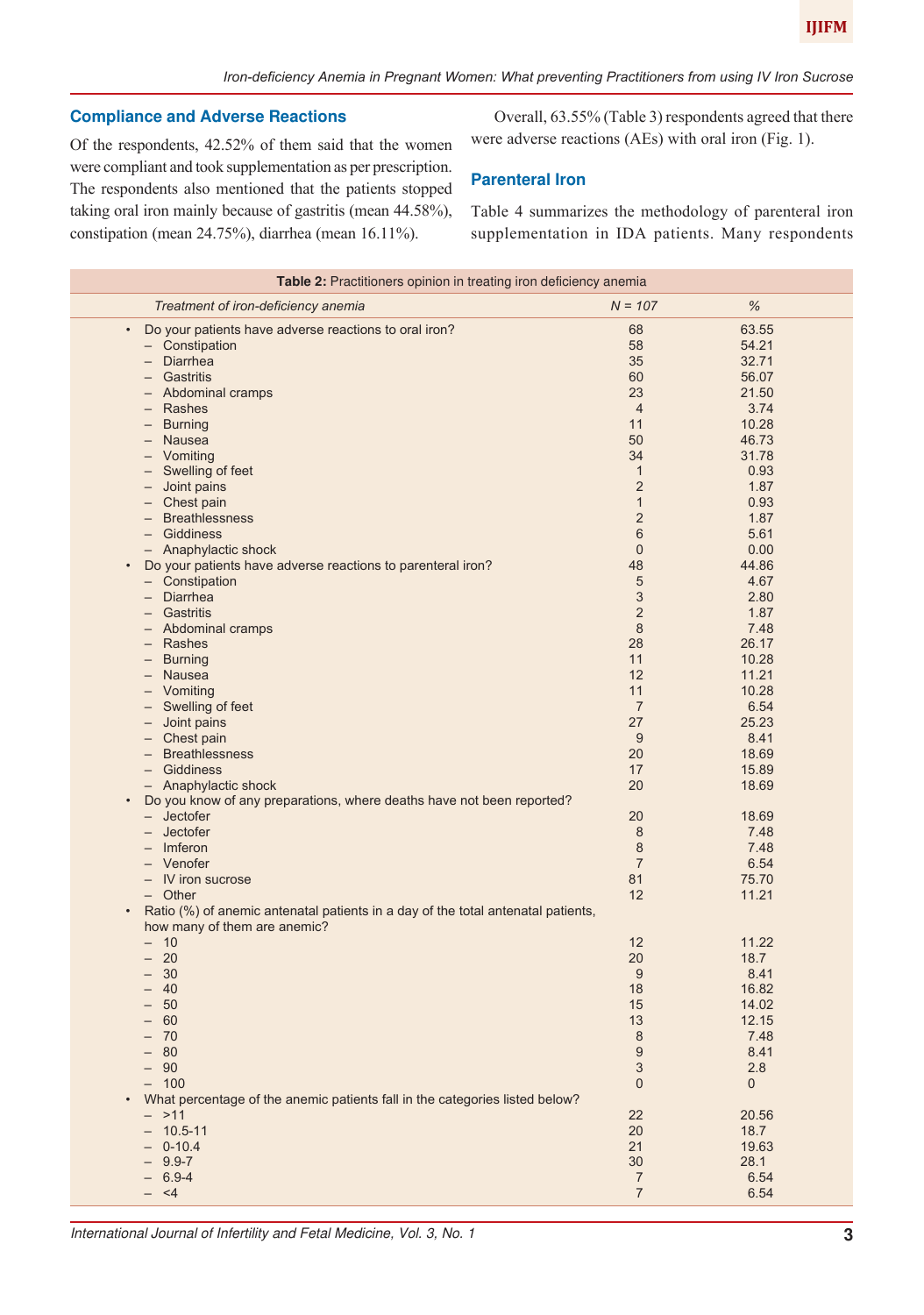(62, 57.94%) used IV iron sucrose for severe anemia when the patient showed intolerance to oral iron. 44.86% said that there were minor AEs to parenteral iron. Many respondents (81, 75.70%) agreed that there were no death with IV iron sucrose preparations (Fig. 1).

## **Reduction in Blood Transfusion Rates**

All respondents agreed that there could be a mean 58% reduction of blood transfusions by using IV iron sucrose.

## **Reasons for using IV Iron Sucrose**

As presented in Figure 2, the main reasons to use IV iron sucrose were efficacy (83, 77.57%), less blood transfusions needed to be done (79, 73.83%), no AEs (58, 54.21%).

#### **Reasons for not using IV Iron Sucrose**

The reasons for not using IV iron sucrose more frequently to treat IDA were cost (69, 64.49%). Many respondents (74, 79.44%) expressed interest to have more information from recent research to expand the indications for use (Fig. 3 and Table 4).

# **DISCUSSION**

There are a large number of practitioners—30% are seeing moderate anemia in majority of pregnant women indicating that there is a prevalence of moderate category of anemia in a significant number of pregnant Indian women.

To treat anemia in pregnancy, the clinicians ranked safety as top priority (72.90%) and cost as a least priority (58.88%) (Fig. 4). Overall, 73% of practitioners used oral iron therapy as the first line, even in moderately severe **Fig. 1:** Treatment of iron-deficiency anemia

anemia in pregnancy. The method of assessment of the response to oral iron was by rechecking Hb levels at 4 to 8 weeks, which is a practical and pragmatic method. Though the grade B recommendation states that 2 gm/dl should be considered as satisfactory response, 76% of clinicians said that the response was between 1 to 2 gm/dl which points toward suboptimal response or failed response.

Gastritis, constipation and diarrhea were the main reasons for noncompliance and 48% of clinicians agreed that there was a lack of compliance and 63% of the clinicians endorsed that there were AEs when patients are on oral iron



| <b>Table 3:</b> Risk factors in treating iron deficiency anemia                                                                                                                                                                                                                                                                                                                                                                                                                                                                                                                                                                                                                                                                   |                                                                                 |                                                                             |  |
|-----------------------------------------------------------------------------------------------------------------------------------------------------------------------------------------------------------------------------------------------------------------------------------------------------------------------------------------------------------------------------------------------------------------------------------------------------------------------------------------------------------------------------------------------------------------------------------------------------------------------------------------------------------------------------------------------------------------------------------|---------------------------------------------------------------------------------|-----------------------------------------------------------------------------|--|
| Risk factors in treating IDA                                                                                                                                                                                                                                                                                                                                                                                                                                                                                                                                                                                                                                                                                                      | $N = 107$                                                                       | $\%$                                                                        |  |
| • How many patients do you prescribe oral iron for IDA in a day?<br>- Prescribed<br>- Mean<br>When do you recheck Hb levels for the patient's response to oral iron<br>$\bullet$<br>- 4 weeks after prescribing oral iron<br>- 8 weeks after prescribing oral iron<br>$-$ Other<br>How is the response of the woman to oral iron therapy?<br>$\bullet$<br>- Moderate $(> 1$ to $< 2$ gm/dl increase after 4 and 8 weeks)<br>- Moderate (> 1 to < 2 gm/dl increase after 4 and 8 weeks)<br>- Significant (> 2 gm/dl increase after 4 and 8 weeks)<br>How is the woman's compliance to oral iron therapy? (mean)<br>$\bullet$<br>- Compliant (always takes as per prescription)<br>- Most often compliant (takes most of the times) | 69.00<br>16.69<br>78<br>22<br>$\overline{7}$<br>82<br>5<br>20<br>42.52<br>34.01 | 73.54<br>72.90<br>20.56<br>6.54<br>76.64<br>4.67<br>18.69<br>39.74<br>31.79 |  |
| - Not compliant (does not follow prescription)<br>- Most often not compliant (sometimes follows prescriptions)<br>Patients stop taking oral iron because of these side effects (mean)<br>$\bullet$<br>- Gastritis<br>$-$ Diarrhea<br>- Constipation<br>$-$ Other                                                                                                                                                                                                                                                                                                                                                                                                                                                                  | 13.17<br>10.28<br>44.58<br>16.11<br>24.75<br>14.54                              | 12.31<br>9.61<br>41.66<br>15.06<br>23.13<br>13.59                           |  |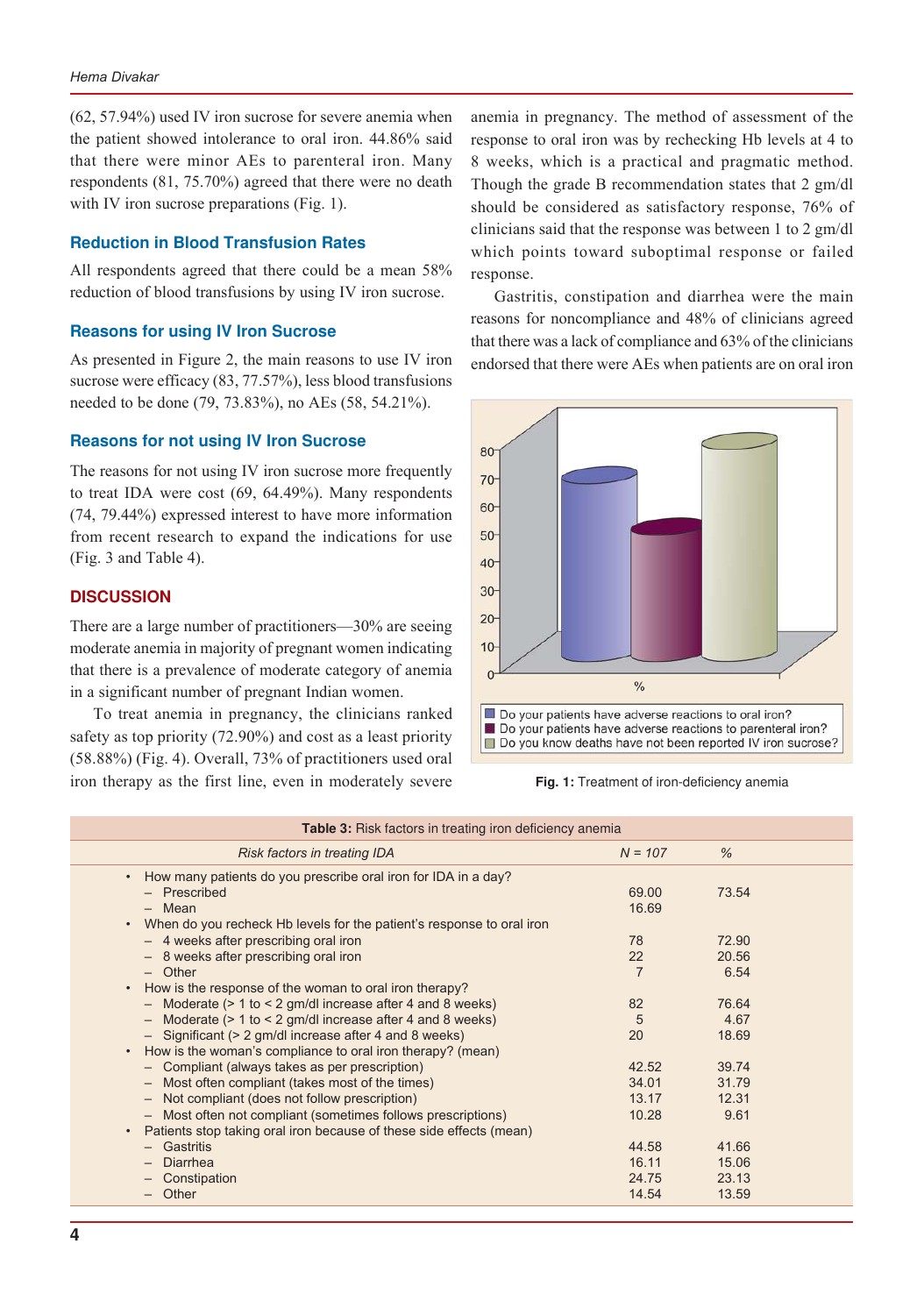

## *Iron-deficiency Anemia in Pregnant Women: What preventing Practitioners from using IV Iron Sucrose*



**Fig. 2:** What are the reasons for using IV iron sucrose to treat IDA?



**Fig. 3:** What are the reasons for not using IV iron sucrose more frequently to treat IDA?

| Table 4: Practitioners opinion on use of parenteral iron administration                       |           |       |  |
|-----------------------------------------------------------------------------------------------|-----------|-------|--|
| Parenteral iron                                                                               | $N = 107$ | $\%$  |  |
| How many patients do you treat with parenteral Iron (PI) in a day?                            |           |       |  |
| - Treated                                                                                     | 14        | 15.3  |  |
| - Not treated                                                                                 | 79        | 84.7  |  |
| - Mean                                                                                        | 1.17      |       |  |
| Which parenteral iron do you use?                                                             |           |       |  |
| $-$ Jectofer                                                                                  | 21        | 19.63 |  |
| Inferon                                                                                       | 12        | 11.21 |  |
| Orofer-s                                                                                      | 74        | 69.16 |  |
| $-$ C-pink s                                                                                  | 20        | 18.69 |  |
| - Other                                                                                       | 20        | 18.69 |  |
| In my practice, I use IV iron sucrose for severe anemia                                       |           |       |  |
| - When patient is close to term                                                               | 58        | 54.21 |  |
| - When patient shows intolerance to oral iron                                                 | 62        | 57.94 |  |
| When patient does not take oral iron regularly<br>$\qquad \qquad -$                           | 48        | 44.86 |  |
| - Other                                                                                       | 37        | 34.58 |  |
| What are the reasons for using IV iron sucrose to treat IDA?                                  |           |       |  |
| $-$ Cost                                                                                      | 13        | 12.15 |  |
| No adverse reactions                                                                          | 58        | 54.21 |  |
| Efficacy<br>-                                                                                 | 83        | 77.57 |  |
| - Availability                                                                                | 48        | 44.86 |  |
| Blood transfusions will still have to be done                                                 | 79        | 73.83 |  |
| - Other                                                                                       | 12        | 11.21 |  |
| What is the mean percentage of reductions in blood transfusions when you use IV iron sucrose? | 58        | 61.68 |  |
| What are the reasons for not using IV iron sucrose more frequently to treat IDA?              |           |       |  |
| $-$ Cost                                                                                      | 69        | 64.49 |  |
| - Adverse reactions                                                                           | 11        | 10.28 |  |
| Efficacy<br>$\qquad \qquad -$                                                                 | 2         | 1.87  |  |
| Nonavailability<br>$\qquad \qquad -$                                                          | 15        | 14.02 |  |
| Blood transfusions will still have to be done                                                 | 18        | 16.82 |  |
| $-$ Other                                                                                     | 36        | 33.64 |  |
| Would you want more information from recent research and Indian data to:                      |           |       |  |
| - Start using IV iron sucrose                                                                 | 19        | 20.56 |  |
| - Expand the indications for use                                                              | 74        | 79.44 |  |

therapy. It is clear to the practitioners themselves that administration of oral iron supplementations is not sufficiently enough in order to reverse anemia promptly, due to the limited absorption, the gastrointestinal symptoms and the poor compliance for long treatment of the patients

(Table 5). Intravenous iron treatment is indicated for patients with poor compliance in oral supplementations, in cases with poor iron absorption (bowel operations or diseases), in patients with severe renal impairment and in postpartum hemorrhage.<sup>15,16</sup>

International Journal of Infertility and Fetal Medicine, Vol. 3, No. 1 **5**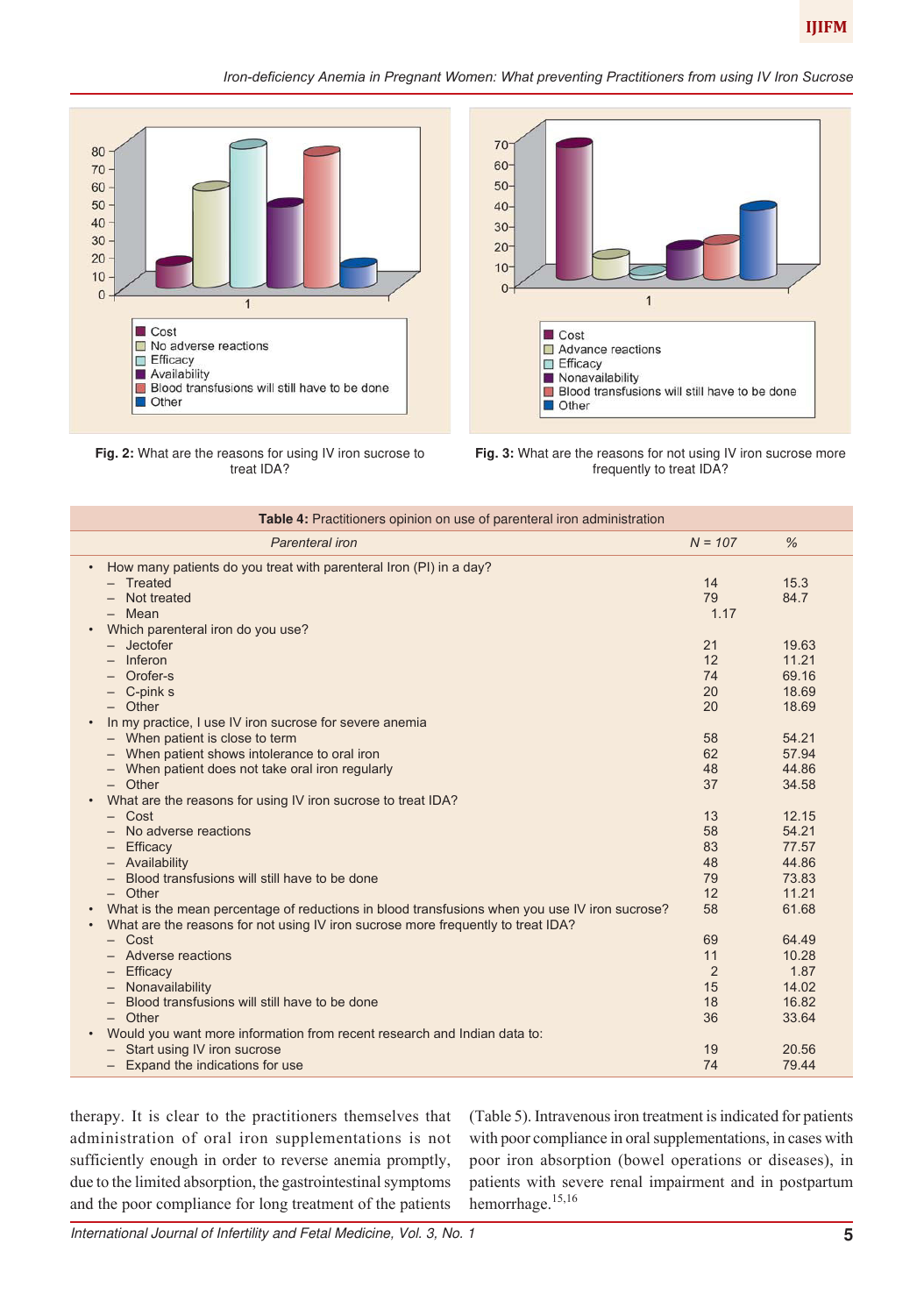

**Fig. 4:** Influencing factor for your treatment on a scale of 1 to 5 (1—most important; 5—least important)

From the earlier study reports, it is clear that intravenous iron sucrose is safe and effective<sup>17,18</sup> in the treatment of iron-deficiency anemia during pregnancy than control group taking oral iron supplements. Intravenous iron sucrose group achieved a significantly higher Hb level (128.5  $\pm$ 6.6 gm/l *vs*  $111.4 \pm 12.4$  gm/l;  $p \le 0.001$ ) in a shorter period  $(6.9 \pm 1.8 \text{ weeks} \text{ vs } 14.9 \pm 3.1 \text{ weeks}; \text{ p} \leq 0.001).^{17} \text{ Also},$ compared oral with ferrous sulfate, IV iron therapy with an iron sucrose complex significantly increased serum ferritin

level within a short time with fewer AEs than oral iron therapy in women with postpartum iron-deficiency anemia.19 Despite this information, most practitioners used parenteral IV iron sucrose only in cases of severe anemia <7 gm/dl. Those who used it agreed that IV iron sucrose was efficacious (77.57%), safe (54.21%) and helped to avoid blood transfusions (73.83%). Others were not using (64.49%) it because of its cost (Fig. 3) and require more information on the safety and larger experience for enabling them to use this new molecule with confidence (80%).

Most had the experience with the clinical use of iron dextran, especially the large molecular form and faced complications inclusive of anaphylactic reactions and death.20 They had the fear of using parenteral iron.

Intravenous iron sucrose tolerance seems to be excellent without AE, in accordance with the literature.<sup>21</sup> The majority of clinicians had poor knowledge and minimal experience with the use of newer preparations like IV iron sucrose. 80% of practitioners had little awareness regarding safety related to the treatment of IDA with IV iron sucrose and were hesitant to use it but were eager to know more.

Intravenous iron sucrose could be the Holy Grail in the eradication of IDA in pregnancy in a setting, such as India. The issue of significant cost, especially when the challenge is to deliver this treatment to rural areas where the vast majority of the women requiring the treatment reside, could be a significant barrier. Oral and/or parenteral iron supplementation has failed to eradicate IDA and cannot be said to be cost-effective. While definitive cost-effective

| Day            | IV group ( $n = 50$ )          | PO group $(n = 25)$                                      | p-value                    |
|----------------|--------------------------------|----------------------------------------------------------|----------------------------|
| $\mathbf 0$    | $8.2 \pm 0.6$ (6.3-9.0)        | $8.2 \pm 0.5$ (7.3-8.7)                                  | 0.813                      |
|                | $10.9 \pm 1.1$ (9.0-13.5)      | $11.2 \pm 0.9$ (10.2-12.5)                               | 0.125                      |
| 28             | $12.5 \pm 1.6$ (9.5-15.1)      | $11.8 \pm 0.7$ (11.0-13.5)                               | 0.200                      |
| $\mathbf 0$    |                                | $25.1 \pm 2.54$ (21.7-29.8)                              | 0.736                      |
| $\overline{7}$ | $33.8 \pm 3.0$ (28.3-40.6)     | $34.7 \pm 3.1$ (31.2-38.7)                               | 0.349                      |
| 28             |                                |                                                          | 0.206                      |
| $\mathbf 0$    | $76.1 \pm 12.4 (52.0 - 97.0)$  | $70.9 \pm 9(56.0 - 86.9)$                                | < 0.01                     |
| $\overline{7}$ | $81.6 \pm 9.2$ (66.1-95.6)     | $80.1 \pm 2.1 (77.1 - 81.7)$                             | 0.155                      |
| 28             | $84.9 \pm 8.8$ (63.5-95.5)     | $81.1 \pm 3.6$ (77.5-90.2)                               | 0.057                      |
|                |                                |                                                          |                            |
| $\theta$       | $42.8 \pm 29.3$ (19.0-159.0)   | $34.5 \pm 12.4$ (20.0-54.0)                              | 0.507                      |
|                | $72.7 \pm 17.9$ (27.0-107.0)   | $67.8 \pm 32.2$ (27.0-103.0)                             | 0.435                      |
| 28             | $86.2 \pm 44.3$ (18.0-215.0)   | $73.5 \pm 33.9$ (45.0-122.0)                             | 0.166                      |
| d0             | $411.0 \pm 105.2$ (35-564)     | $436.7 \pm 98.1$ (267-569)                               | < 0.01                     |
| d7             | $303.5 \pm 63.8$ (176-420)     | $334.2 \pm 28.1$ (309-374)                               | < 0.01                     |
| d28            | $287.2 \pm 89.1 (93 - 459)$    | $299.8 \pm 83.9$ (229-459)                               | < 0.820                    |
| d0             | $26.7 \pm 40.9$ (1.5-178.0)    | $9.9 \pm 6.8$ (4.4-25.0)                                 | < 0.05                     |
| d7             | $124.0 \pm 122.9$ (5.9-55.3)   | $18.6 \pm 9.3$ (5.9-32.3)                                | < 0.001                    |
| d28            | $100.0 \pm 79.7 (4.3 - 252.0)$ | $17.4 \pm 14.9$ (4.3-34.4)                               | < 0.01                     |
| d0             | $4.1 \pm 5.7$ (0.0-19.0)       | $2.8 \pm 3.8$ (0.0-8.5)                                  | 0.236                      |
| d7             | $0.8 \pm 1.6$ (0.0-4.1)        | $0.8 \pm 1.3$ (0.0-2.7)                                  | 0.670                      |
| d28            | $0.1 \pm 0.2$ (0.0-0.9)        | $0.1 \pm 0.1$ (0.0-0.2)                                  | 0.626                      |
|                |                                | $24.9 \pm 2.4$ (20.5-29.6)<br>$51.6 \pm 7.2$ (32.0-42.1) | $36.5 \pm 2.0$ (34.2-40.6) |

Table 5: Comparison of erythropoiesis and iron status between the two groups on treatment days 0, 7 and 28<sup>19</sup>

Values in brackets are the normal range; Hb: Hemoglobin; MCV: Mean cell volume; tSIBC: Total serum iron-binding capacity; CRP: C-reactive protein